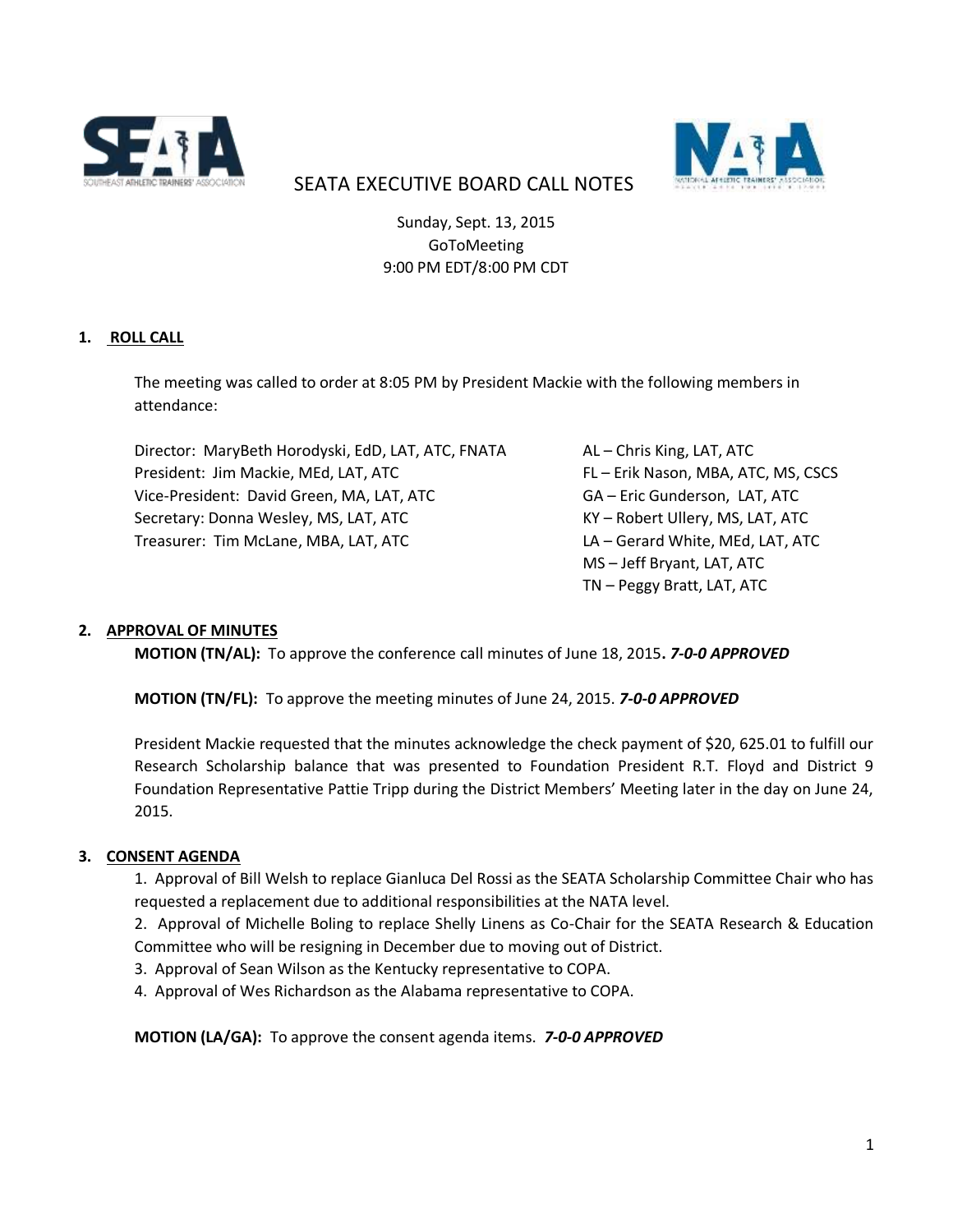## **3. OFFICER REPORTS**

#### **Director's Report**

Director Horodyski reported on the following items from recent NATA Board activity.

1. Board approved funding for a new At-Large member to the Convention Program Committee assigned to oversee the EBP on-site programming.

2. Allen Press has transitioned over the *Athletic Training Education Journal* and will be housing all previous volumes on their website. Have officially established an ATEJ Editorial Committee and set term limit for the ATEJ Editor-in-Chief.

3. The Board approved funding for a representative from the Secondary School AT Committee and COPA to attend each District Meeting to present the Secondary School Value Model.

4. The NFL Secondary School initiative information from 2014-15 shows that this program impacted over 150,000 lives and over 600 schools.

5. NATA Strategic Plan approved by Board and should be available in Aug. /Sept. issues of the *NATA News*.

6. The NATA's Governmental Affairs was recently invited to present at the Safe Kids Conference in Washington, D.C.

7. The federal initiatives are gaining support and the NATA Governmental Affairs Committee and NATA Staff are continuing to develop material and timelines to advance the legislation.

8. Twenty-three (23) states have requested over \$670,000 in discretionary grant funding from the NATA.

9. The Board of Directors approved funding the Bobby Gunn Student Leadership Award and will fund \$500 for each district's scholarship representative to attend the NATA Convention beginning in 2016. Director Horodyski requests that the SEATA Board consider continuing to fund the current \$500 SEATA scholarship to further offset the expenses for the selected student to attend the NATA Convention.

# **President's Report**

President Mackie reported on the following items.

1. Sandra Geiger (Conference Direct) is continuing to compile information about the future meeting sites and dates. A group meeting will be planned next week to further discuss our options.

2. Treasure McLane and Secretary Wesley are continuing to work on the BOC Approved Provider application.

3. Please continue to nominate qualified SEATA members as candidates for NATA and SEATA awards.

4. Please encourage members to vote in the upcoming SEATA Officer Elections that open later this week.

5. Please submit candidates to fill vacancies on COPA by the end of September.

# **Vice-President's Report**

- 1. We are all set for the 2016 Crowne Plaza Ravinia.
- 2. The Corporate Partner review group is working with some vendors to get feedback.
- 3. We will continue to look at Sandra's proposals in a group meeting next week.
- 4. Will be working with the next SEATA Vice President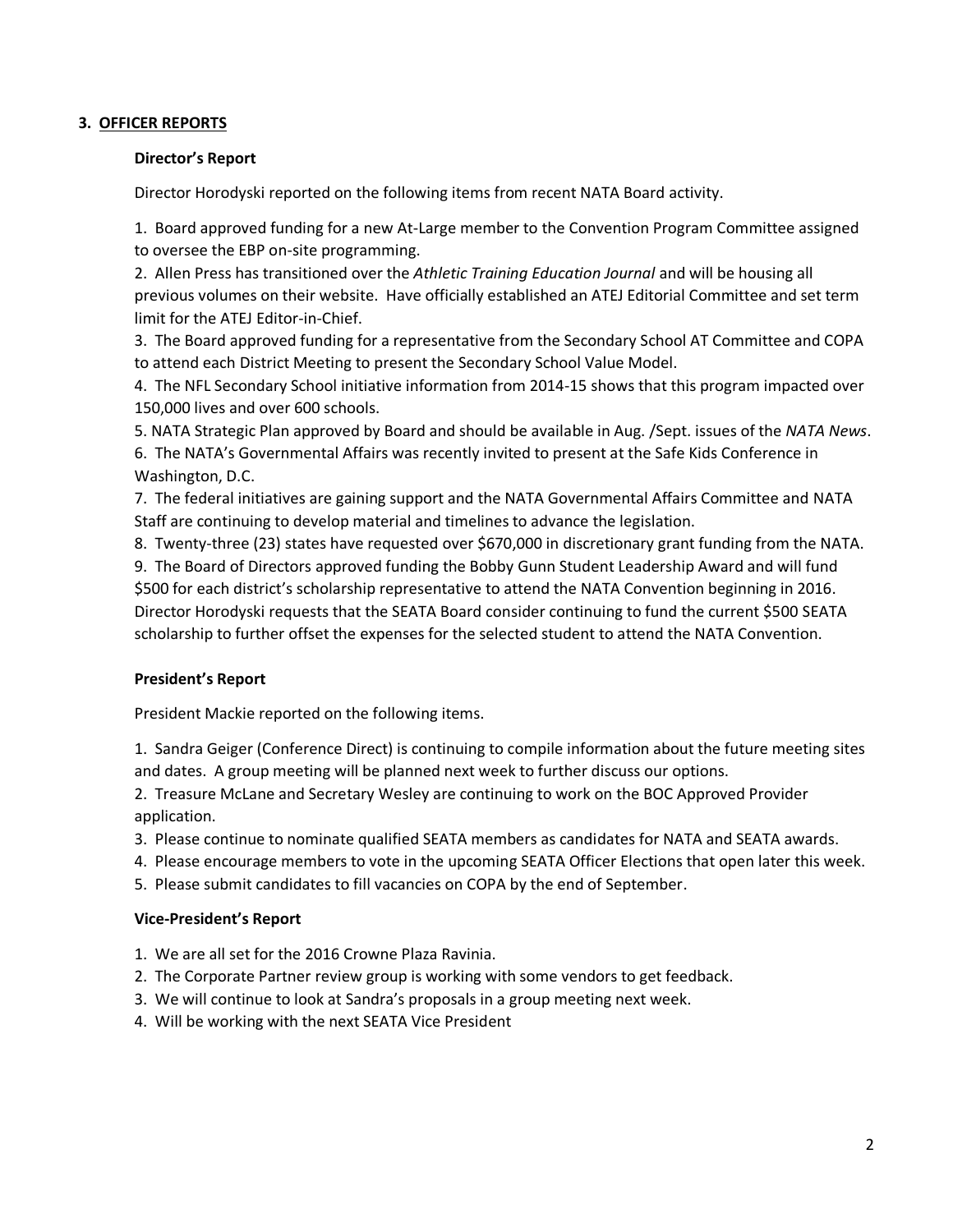## **Secretary's Report**

1. We are continuing to work on items as they are identified with the transition to the website. Sharri Jackson has been great in addressing issues that are identified in a timely manner.

2. The elections will go live on Tuesday, Sept. 15 and run through the  $26<sup>th</sup>$ . This is a quick timeframe due to an extremely high likelihood of a runoff due to three candidates in two of the offices. The short initial voting period allows for the runoff to be completed in the 30 days as specified in the By-Laws. We are using a new elections accountant that is only charging \$75.00 per hour.

3. The BOC SEATA Handbook has been developed as a result of a group effort and must be approved by the Board which will be done via online vote. Please review the material carefully and vote in a timely manner when President Mackie calls for the vote as this needs to be done in advance of the BOC submission.

4. The tentative agenda ATEC has been submitted and the ATSS is being finalized. We are hoping to go live with registrations for both by Oct. 15.

5. There will be some changes in the emails for @seata.org. Sharri Jackson and Secretary Wesley are looking into the most cost effective ways to address some issues since the change to the new website. We may not have as many specific or group emails in the future.

# **Treasurer's Report**

1. We do have a signed agreement with our new SEATA Accountant. Everything will be filed by November with the extension. Many of the items will be systemized and we hope not to have to file an extension in the future.

2. Financially we may be looking to rebalance the investment account due to recent issues with the stock market. Currently we are at \$281,000; we are still 5.8% above where we started on the changeover. We are good with current checking account balance of \$346,692.

3. NATA Career Center check distribution to the states has been delayed due to an issue transferring items into Quicken since the Windows 10 update.

4. Treasurer McLane is waiting to hear back from Expensify on some questions about use before we adopt it into practice for expense documentation.

5. We are using a new Gateway process fully with Wells Fargo so that we should be at 1.25% versus 4.7% in fees associated with registration.

6. Treasure McLane reviewed with President King (AL) the process to obtain payment when a state's SEATA State Association Marketing Grant has been approved.

# **3. UNFINISHED BUSINESS**

- 1. Director Horodyski and Secretary Wesley are continuing to finalize the StarTRACK application process and marketing material so that the Board can review and approve before we go live in December with accepting applications.
- 2. The Annual Meeting five year work group would like to have some additional members. Sandra Geiger, Dr. Brady Tripp, and Dr. Mary Beth Horodyski will be added if available. Kentucky President Rob Ullery, Vice President David Green, Karen Lew Fierman, Rich Frazee, Tim McLane, and Dr. Pattie Tripp are already on this group.